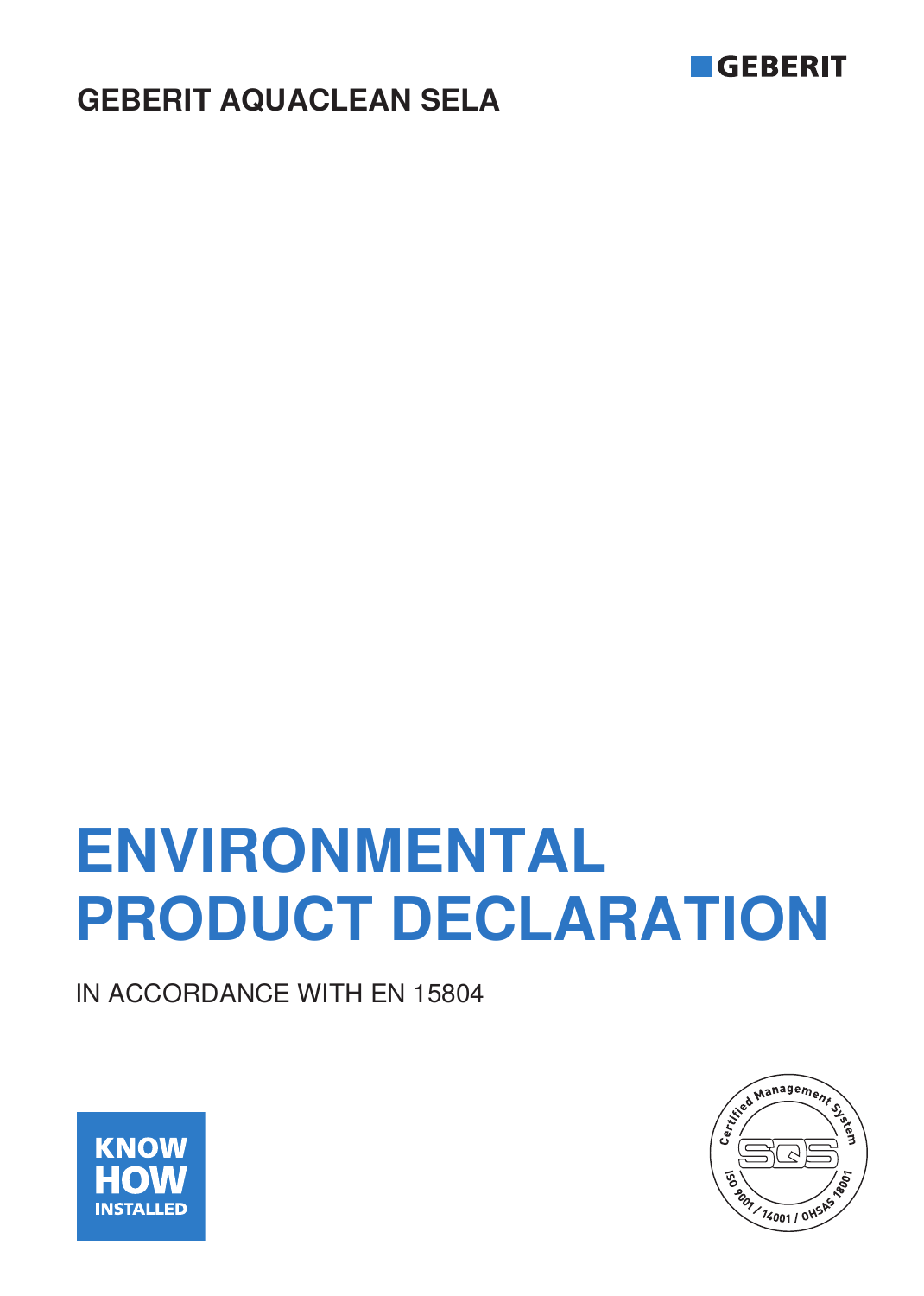# **1 General information**

#### **1.1 Note on this document**

The original document was written in German. All other language versions are translations of the original document.

#### **1.2 Declaration holder**

Geberit International AG Schachenstrasse 77 CH-8645 Jona Tel. +41 55 221 6300 sustainability@geberit.com www.geberit.com

Geberit is one of the pioneers when it comes to sustainability in the sanitary industry. Sustainable development has formed a fixed part of the corporate strategy for more than 25 years. All production sites are certified in accordance with ISO 9001, ISO 14001 and ISO 45001. Life cycle assessments were produced for key products from an early stage and Ecodesign has been an integral part of the product development process since 2008. As a member of the United Nations Global Compact, Geberit has shown its commitment to the ten principles of sustainable development. Current and comprehensive information regarding sustainability strategy and performance with respect to Geberit and Geberit products can be found in the current Annual Report. Furthermore, additional information can be found at www.geberit.com/nachhaltigkeit.

## **1.3 Declared product**

This declaration applies for the Geberit AquaClean Sela WC complete solution, wall-hung WC product in all of the versions listed in this report. The device with the article no. 146.220.21.1 has been applied as a reference article.



# **1.4 Verification and validity**

Programme holder: Geberit International AG Declaration number: GEB\_EPD\_6273531659 Validity: 01/07/2019 to 30/06/2024 Data calculated by: Quantis

www.quantis-intl.com

Environmental declarations for construction products may not be comparable if they do not comply with the EN 15804. It is only possible to make a limited comparison of life cycle assessment results which are based on different background databases.

| The European standard EN 15804 is used as the core PCR.                                             |                  |  |  |  |  |  |  |  |
|-----------------------------------------------------------------------------------------------------|------------------|--|--|--|--|--|--|--|
| Independent verification of the declaration and information in accordance with<br>EN ISO 14025:2010 |                  |  |  |  |  |  |  |  |
| <b>XX</b> External<br>$\Box$ Internal                                                               |                  |  |  |  |  |  |  |  |
| $\begin{array}{c} \begin{array}{c} \begin{array}{c} \end{array} \\ \end{array} \end{array}$         |                  |  |  |  |  |  |  |  |
|                                                                                                     | Dr. Frank Werner |  |  |  |  |  |  |  |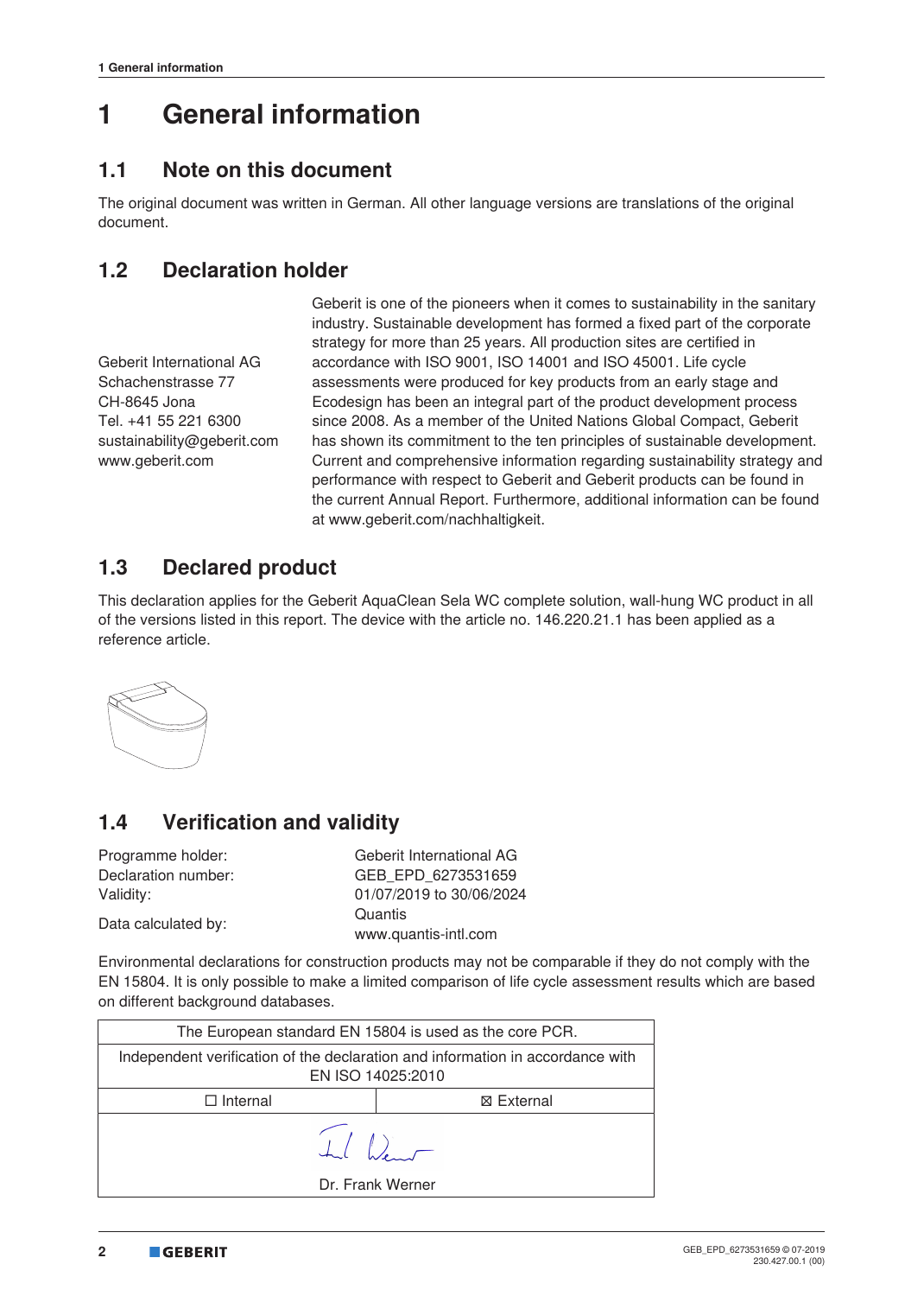# **2 Product**

## **2.1 Description and application purpose**

Geberit AquaClean shower toilets ensure thorough cleaning with water by combining the function of a toilet with the cleaning possibilities of a bidet. Additional functions are available, depending on the model. All AquaClean models fulfil the European Ecodesign requirements (ErP Directives) with a standby consumption for Geberit AquaClean Sela of < 0.5 W.

The Geberit AquaClean Sela is a WC with integrated shower function and additional comfort functions.

Application purpose:

- For convenient toilet use
- For gentle cleaning of the anal and vaginal areas with water



- 1 WC lid
- 2 Remote control with magnetic wall-mounted holder
- 3 WC seat ring
- 4 Spray arm with spray nozzle and Lady shower nozzle
- 5 Spray shield
- 6 Geberit AquaClean cleaning set (art. no. 242.547.00.1)
- 7 Geberit AquaClean descaling agent (art. no. 147.040.00.1)

Composition by raw materials, see "Inventory", page 5.

List of substances contained in the product, which are included in the "Candidate List of Substances of Very High Concern for Authorisation" if the content exceeds the limits for their registration by the European Chemicals Agency:

• None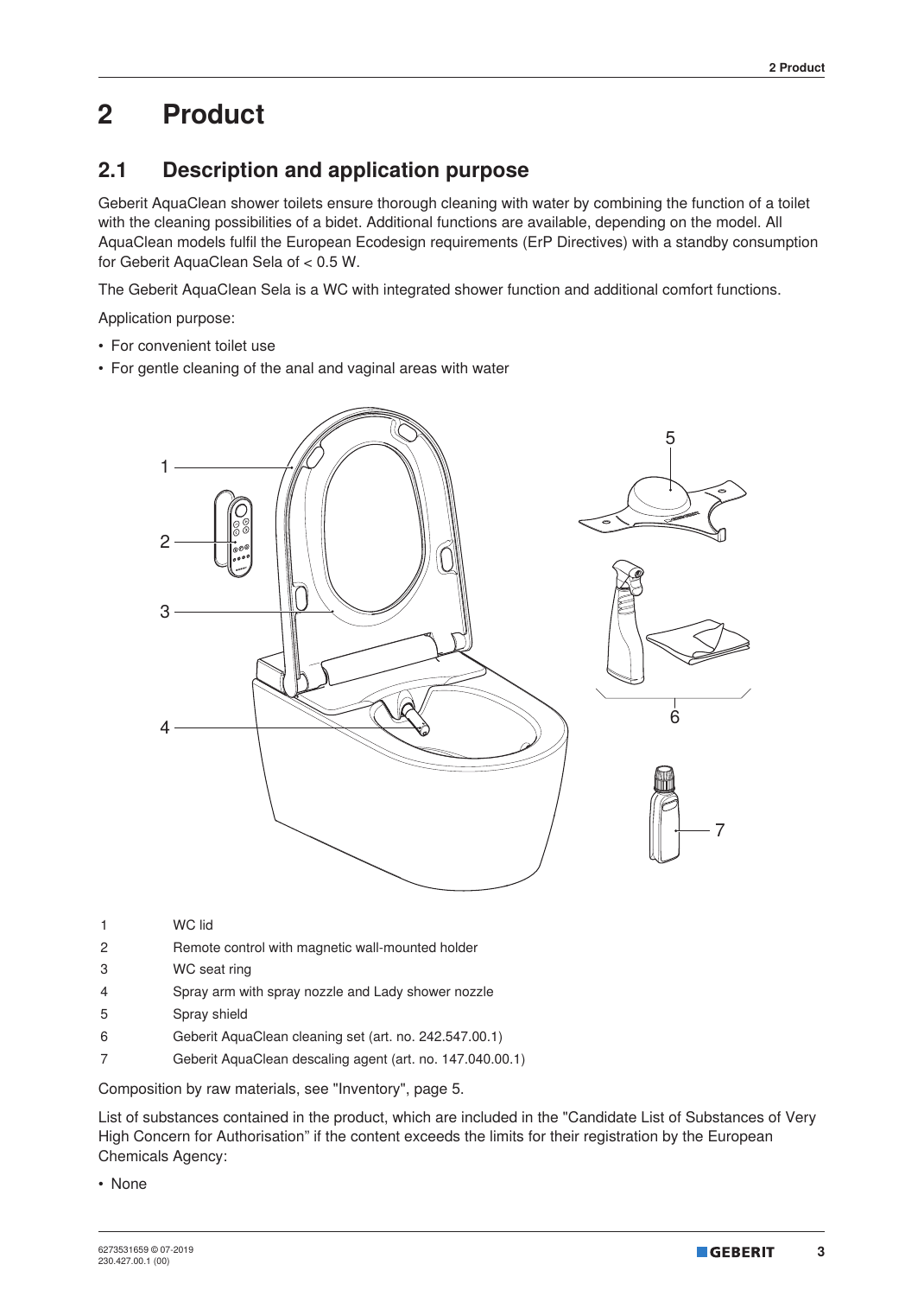#### **2.2 Assortment**

The reference product for this declaration is the Geberit AquaClean Sela WC complete solution, wall-hung WC with the article no. 146.220.21.1.

The sales products listed below differ only insignificantly from the reference article and are therefore part of the range of validity of this EPD.

The differences are:

- Colour of the design cover
- Language of the documentation material supplied

|              | Colour of the design cover | Language versions  |
|--------------|----------------------------|--------------------|
| 146.220.11.1 | White alpine               | DE, EN, FR, IT, NL |
| 146.220.21.1 | Bright chrome-plated       |                    |
| 146.221.11.1 | White alpine               | DK, NO, SE, FI, EN |
| 146.221.21.1 | Bright chrome-plated       |                    |
| 146.222.11.1 | White alpine               | ES, PT, SK, CZ, PL |
| 146.222.21.1 | Bright chrome-plated       |                    |
| 146.223.11.1 | White alpine               | HU, SI, HR, SR, BG |
| 146.223.21.1 | Bright chrome-plated       |                    |
| 146.224.11.1 | White alpine               | EN, RO, RU, TR, CN |
| 146.224.21.1 | Bright chrome-plated       |                    |

#### **2.3 Technical data and consumption information**

| Feature                                                    | Value        |
|------------------------------------------------------------|--------------|
| Power consumption                                          | 1850 W       |
| Power consumption economy mode/with heating<br>switched on | $\leq$ 0.5 W |

The annual consumption of water for the anal region cleansing in accordance with the reference scenario<sup>1)</sup> is 730 l.

The annual energy consumption of around 24 kWh in accordance with the reference scenario<sup>1)</sup> is shown in detail in the following table:

|                         | Annual energy consumption<br>[kWh] |
|-------------------------|------------------------------------|
| Standby                 | 4.4                                |
| Cleaning with hot water | 19.1                               |
| Orientation light       | 0.1                                |
| Total                   | 23.6                               |

<sup>1)</sup> Four-person household, one major and four minor bathroom visits each day, factory setting, spray time 20 seconds at 37 °C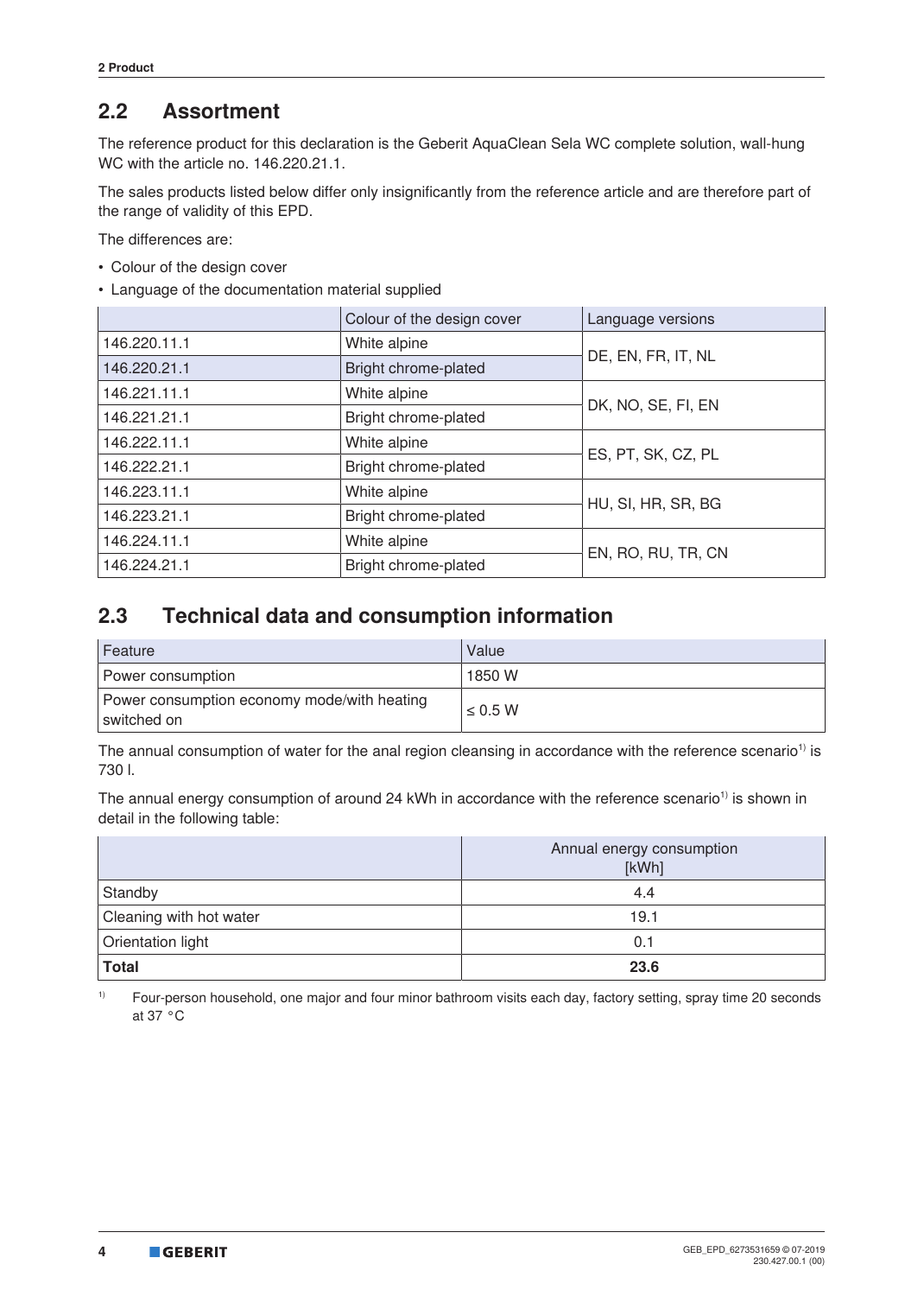# **3 Life cycle assessment – calculation criteria**

## **3.1 System boundaries**

This environmental product declaration is a Cradle-to-gate-with-options declaration including transport and waste processing during the disposal phase. The use and demolition are not considered.

|              | Product<br>Construction process     |                    |                     | Use                                    | End-of-life  |                |                                     |                                  |                |
|--------------|-------------------------------------|--------------------|---------------------|----------------------------------------|--------------|----------------|-------------------------------------|----------------------------------|----------------|
| Raw material | Transport to<br>the<br>manufacturer | Manufac-<br>turing | <b>Distribution</b> | Installation<br>within the<br>building |              | Demolition     | Transport to<br>waste<br>processing | Reuse,<br>recovery,<br>recycling | Disposal       |
| A1           | A <sub>2</sub>                      | A3                 | A4                  | A <sub>5</sub>                         | <b>B1-B7</b> | C <sub>1</sub> | C <sub>2</sub>                      | C <sub>3</sub>                   | C <sub>4</sub> |
| $\checkmark$ | A                                   | ⋏                  | X                   |                                        | -            | -              | X                                   | $\checkmark$                     |                |

x Considered/relevant

– Not considered/not relevant

#### **3.2 Inventory**

The product consists of the following raw materials:

| Raw material                       | Quantity<br>[g] |
|------------------------------------|-----------------|
| Ceramic                            | 24.833          |
| Plastic (thermoplastic)            | 2225            |
| Plastic (thermoset)                | 2178            |
| Steel                              | 424             |
| Electronics                        | 313             |
| Copper                             | 277             |
| <b>Brass</b>                       | 265             |
| Elastomer                          | 230             |
| <b>Total</b>                       | 30.745          |
| Recycling portion of raw materials | 2%              |

The packaging contains 4701 g of cardboard and 47 g of plastic.

The documentation material supplied consists of 1107 g of paper.

The consumables supplied (cleaning set and descaling agent) apply to the utilisation phase and are therefore not taken into account.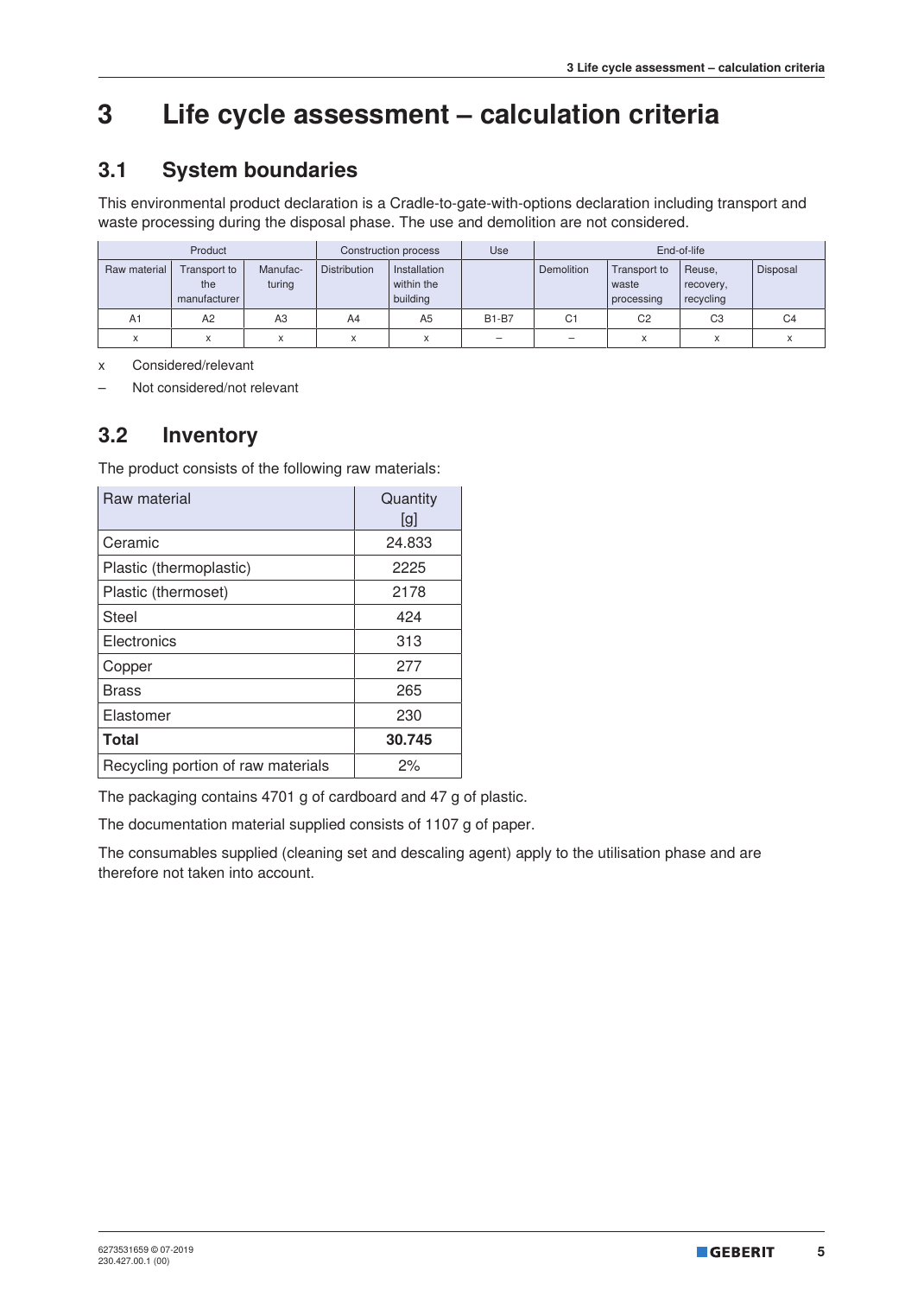## **3.3 Assumptions and background information**

**(A1)** For the raw material supply, the entire raw and recycled material input was modelled using corresponding data, including the losses of 1–6 % relating to material and production. Secondary materials comprise those environmental influences that arise from the collection of waste and from recycling. The following recycled content was recorded: 55 % for copper and steel and 33% for brass.

**(A2)** For transportation from suppliers in Europe and Asia to Geberit, standard transport distances were assumed for each country and load factors contained in the background data were used. Class Euro 4 diesel lorries are used as the means of transport within Europe. Intercontinental transportation consists of freighters and subsequent local distribution by lorry.

**(A3)** Products are manufactured in one or more Geberit factories within Europe, which are all certified in accordance with ISO 9001, 14001 and 45001. A current ISO certificate can be downloaded online. All suppliers sign the Geberit suppliers' code of conduct and undergo a detailed selection and inspection procedure.

The electricity consumption plays an important role in in-house production. Average values from the respective factories and a country-specific combination of power sources are assumed.

The production and provision of packaging materials and means of production (technical lubricants) were also modelled in phase A3. The consumption of additional auxiliary materials and water is negligible. Production waste is taken into account. However, the waste flows associated with the production flows are not listed in A3 as they are handled with a conservative allocation factor of 0. Background data was used for outsourced components.

**(A4)** Transportation from Geberit to customers within Europe is done by logistics partners through the modern, efficient central warehouse in Pfullendorf (DE), which is certified in accordance with ISO 9001, 14001 and 45001. Class Euro 5 and 6 lorries are mainly used for the transport. Distribution in countries outside Europe is mainly done by means of freighters together with lorries to distribute the products locally. In the main market in Europe, the average transport distance is 650 km and the loading weight is 8 t/lorry.

**(A5)** The installation is easy and needs practically no energy or additional auxiliary materials. The packaging waste generated can be completely reused or converted into energy in the respective country depending on the disposal infrastructure.

100 % of cardboard and paper is recycled. Energy is recovered from plastic in an incineration plant. The assumed energy content per kg is 43.9 MJ for plastics, 30.2 MJ for elastomers and 16.9 MJ for cardboard. The energy efficiency is 42% for heat and 14% for electricity.

**(B1-B7)** No further statements are made concerning the use phase.

**(C1-C4)** Waste that is reused is removed from the product system without causing any environmental impact from the first life cycle. No credits are accounted for cases where production of such waste was avoided. With respect to disposal, it has been assumed that all waste is collected once it has been taken from the building site and is sorted appropriately. 100 % of all metal and electronics parts are recycled accordingly. The plastic parts are incinerated (with the assumptions already described). The thermosets are generally suitable for recycling on account of their material properties, but are also modelled conservatively with energy recovery in the model. A transport distance of 20 km is assumed for both disposal options.

# **3.4 Data basis and data quality**

This environmental product declaration is based on a comprehensive life cycle assessment according to ISO 14044:2006. A detailed background report (Background Report EPD Generator, Version 27/06/2019), which meets the requirements of EN 15804 is used for verification. Inventory data is based predominantly on data that was provided by Geberit International AG in 2019. ecoinvent data (version 3.4, 2017, www.ecoinvent.org) and the system model "cut-off by classification" were used for all further data. The quality of the data can therefore be considered to be good.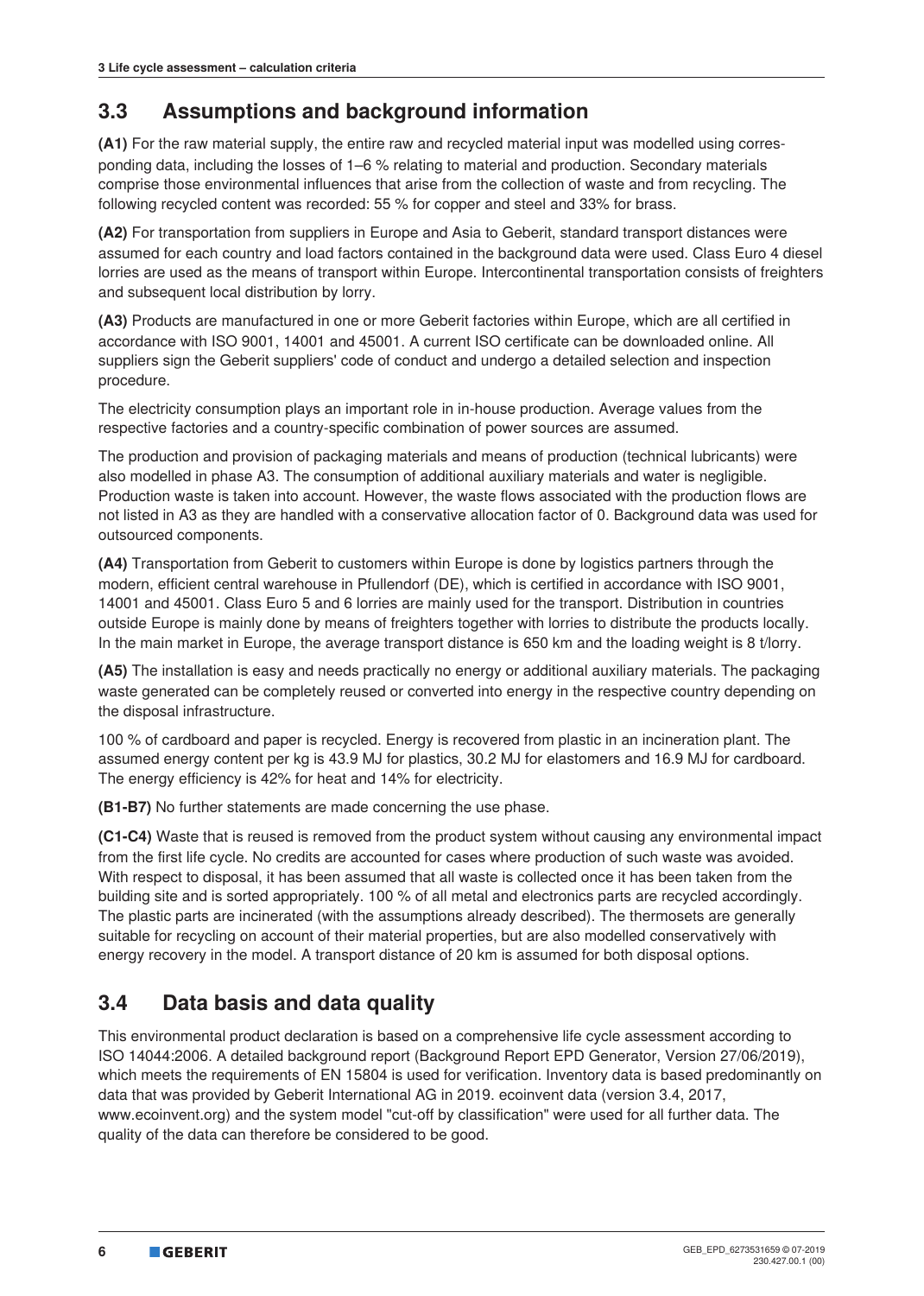# **4 Life cycle assessment – results**

The following tables contain the results based on the declared product.

## **4.1 Environmental impacts**

|                                                       | Unit                                   | A <sub>1</sub> | A <sub>2</sub>      | A <sub>3</sub> | A <sub>4</sub>    | A <sub>5</sub> | C <sub>2</sub> | C <sub>3</sub> | C <sub>4</sub>      | <b>Total</b> |
|-------------------------------------------------------|----------------------------------------|----------------|---------------------|----------------|-------------------|----------------|----------------|----------------|---------------------|--------------|
| Global warming (GWP)                                  | kg CO <sub>2</sub> -eg                 | $3.28E + 01$   | $3.21E + 00$        | $4.92E + 01$   | $2.06E + 00$      | 1.42E-01       | 5.33E-02       | $1.14E + 01$   | 3.45E-01            | $9.92E + 01$ |
| Ozone depletion (ODP)                                 | kg<br>CFC-11-eal                       | 2.89E-06       | 5.91E-07            | 5.10E-06       | 4.06E-07          | $1.45E - 10$   | 1.05E-08       | 2.61E-08       | 6.76E-08            | $9.09E-06$   |
| Photochemical ozone creation<br>(POCP)                | $kq$ C <sub>2</sub> H <sub>4</sub> -eq | $3.43E-02$     | 1.03E-03            | 1.21E-02       | 3.28E-04          | 2.10E-07       | 8.48E-06       | 3.82E-05       | 8.78E-05            | 4.79E-02     |
| Acidification (AP)                                    | kg SO <sub>2</sub> -eg                 | 3.91E-01       | 2.81E-02            | 2.19E-01       | 6.64E-03          | 1.31E-05       | 1.72E-04       | 1.75E-03       | 1.89E-03            | $6.48E - 01$ |
| Eutrophication (EP)                                   | kg PO <sub>4</sub> – eq                | 2.42E-01       | 3.74E-03            | 8.80E-02       | 1.47E-03          | 1.14E-05       | 3.79E-05       | 1.25E-03       | 6.08E-04            | $3.37E-01$   |
| Depletion of abiotic resources<br>(ADP), fossil fuels | MJ                                     |                | $5.43E+02$ 5.12E+01 |                | 7.74E+02 3.43E+01 | 1.70E-02       | 8.88E-01       |                | $2.40E+00$ 6.84E+00 | $1.41E + 03$ |
| Depletion of abiotic resources<br>(ADP), elements     | kg Sb-eg                               | 2.91E-03       | 4.50E-06            | .43E-04        | 4.02E-06          | 1.67E-09       | 1.04E-07       | 2.70E-07       | 4.62E-07            | 3.06E-03     |

A2 Transport to the manufacturer C3 Reuse, recovery, recycling

A1 Raw material C2 Transport to waste processing

A3 Manufacturing C4 Disposal

A4 Distribution

A5 Installation

#### **4.2 Resource use**

|                                                                | Unit           | A <sub>1</sub> | A2           | A3           | A <sub>4</sub> | A <sub>5</sub> | C <sub>2</sub> | C <sub>3</sub> | C <sub>4</sub>             | <b>Total</b> |
|----------------------------------------------------------------|----------------|----------------|--------------|--------------|----------------|----------------|----------------|----------------|----------------------------|--------------|
| Use of primary energy, renewable,<br>w/o raw material use      | <b>MJ</b>      | $2.89E + 01$   | 9.58E-01     | $1.35E + 02$ | 5.84E-01       | 3.07E-04       | 1.51E-02       | 7.42E-02       | 2.25E-01                   | 1.66E+02     |
| Use of primary energy, renewable,<br>raw material use          | MJ             | $\Omega$       | $\Omega$     | 7.94E+01     | $\Omega$       | 0              | $\Omega$       | $\Omega$       | $\Omega$                   | 7.94E+01     |
| Use of primary energy, renewable,<br>total                     | MJ             | $2.89E + 01$   | 9.58E-01     | $2.15E + 02$ | 5.84E-01       | 3.07E-04       | 1.51E-02       | 7.42E-02       | 2.25E-01                   | $2.45E + 02$ |
| Use of primary energy, non-<br>renewable, w/o raw material use | MJ             | $4.87E + 02$   | $5.29E + 01$ | $8.80E + 02$ | $3.53E+01$     | 1.74E-02       | 9.14E-01       |                | 2.48E+00 7.07E+00 1.47E+03 |              |
| Use of primary energy, non-<br>renewable, raw material use     | <b>MJ</b>      | $9.57E + 01$   | $\Omega$     | $2.18E + 00$ | $\Omega$       | $\Omega$       | $\Omega$       | $\Omega$       | $\Omega$                   | $9.79E + 01$ |
| Use of primary energy, non-<br>renewable, total                | MJ             | 5.83E+02       | $5.29E + 01$ | 8.82E+02     | $3.53E + 01$   | 1.74E-02       | 9.14E-01       |                | 2.48E+00 7.07E+00          | $1.56E + 03$ |
| Use of secondary materials                                     | kg             | 5.20E-01       | $\Omega$     | $\Omega$     | $\Omega$       | $\Omega$       | $\Omega$       | $\Omega$       | $\Omega$                   | 5.20E-01     |
| Use of renewable secondary fuels                               | MJ             | $\Omega$       | $\Omega$     | $\Omega$     | $\Omega$       | $\Omega$       | 0              | $\Omega$       | $\Omega$                   | 0            |
| Use of non-renewable secondary<br>fuels                        | MJ             | $\Omega$       | $\Omega$     | $\Omega$     | $\Omega$       | $\Omega$       | $\Omega$       | $\Omega$       | $\Omega$                   | $\Omega$     |
| Use of net fresh water                                         | m <sup>3</sup> | 1.78E+01       | 1.07E-01     | $9.26E + 00$ | 6.18E-02       | 1.76E-04       | 1.60E-03       | 9.03E-02       | 1.50E-01                   | $2.75E + 01$ |

## **4.3 Output flows and waste**

|                               | Unit | A <sub>1</sub> | A2                         | A <sub>3</sub> | A <sub>4</sub> | A <sub>5</sub> | C <sub>2</sub> | C <sub>3</sub> | C <sub>4</sub> | <b>Total</b> |
|-------------------------------|------|----------------|----------------------------|----------------|----------------|----------------|----------------|----------------|----------------|--------------|
| Hazardous waste               | kg   | $.09E-03$      | $2.65E-05$                 | 1.74E-02       | .69E-05        | .46E-07        | 4.37E-07       | 8.09E-06       | 5.65E-06       | .86E-02      |
| Radioactive waste             | kg   | L23E-03        | 3.43E-04                   | 2.53E-03       | $2.34E-04$     | $3.26E-08$     | $6.05E-06$     | 5.95E-06       | 3.88E-05       | 4.39E-03     |
| Non-hazardous waste           | kg   |                | 5.89E+00 3.11E+00 2.49E+00 |                | $2.90E + 00$   | $2.34E-03$     | 7.50E-02       | 2.83E-01       | $2.49E + 01$   | $3.96E + 01$ |
| Components for re-use         | kg   | 0              |                            | $\Omega$       | $\Omega$       | 0              | $\Omega$       | 0              | 0              |              |
| Materials for recycling       | kg   | 0              | 0                          | $\Omega$       | $\Omega$       | $5.81E + 00$   | $\Omega$       | 8.69E-01       | 0              | $6.68E + 00$ |
| Materials for energy recovery | kg   | $\Omega$       | $\Omega$                   | $\Omega$       | $\Omega$       | $\Omega$       | $\Omega$       | $\Omega$       | 0              | $\Omega$     |
| Exported energy - electricity | MJ   | 0              |                            | $\Omega$       | $\Omega$       | 3.05E-01       | $\Omega$       | $2.79E + 01$   | 0              | $2.82E + 01$ |
| Exported energy - heat        | MJ   | 0              | $\Omega$                   | $\Omega$       |                | 9.14E-01       | $\Omega$       | 8.38E+01       | 0              | $8.47E + 01$ |